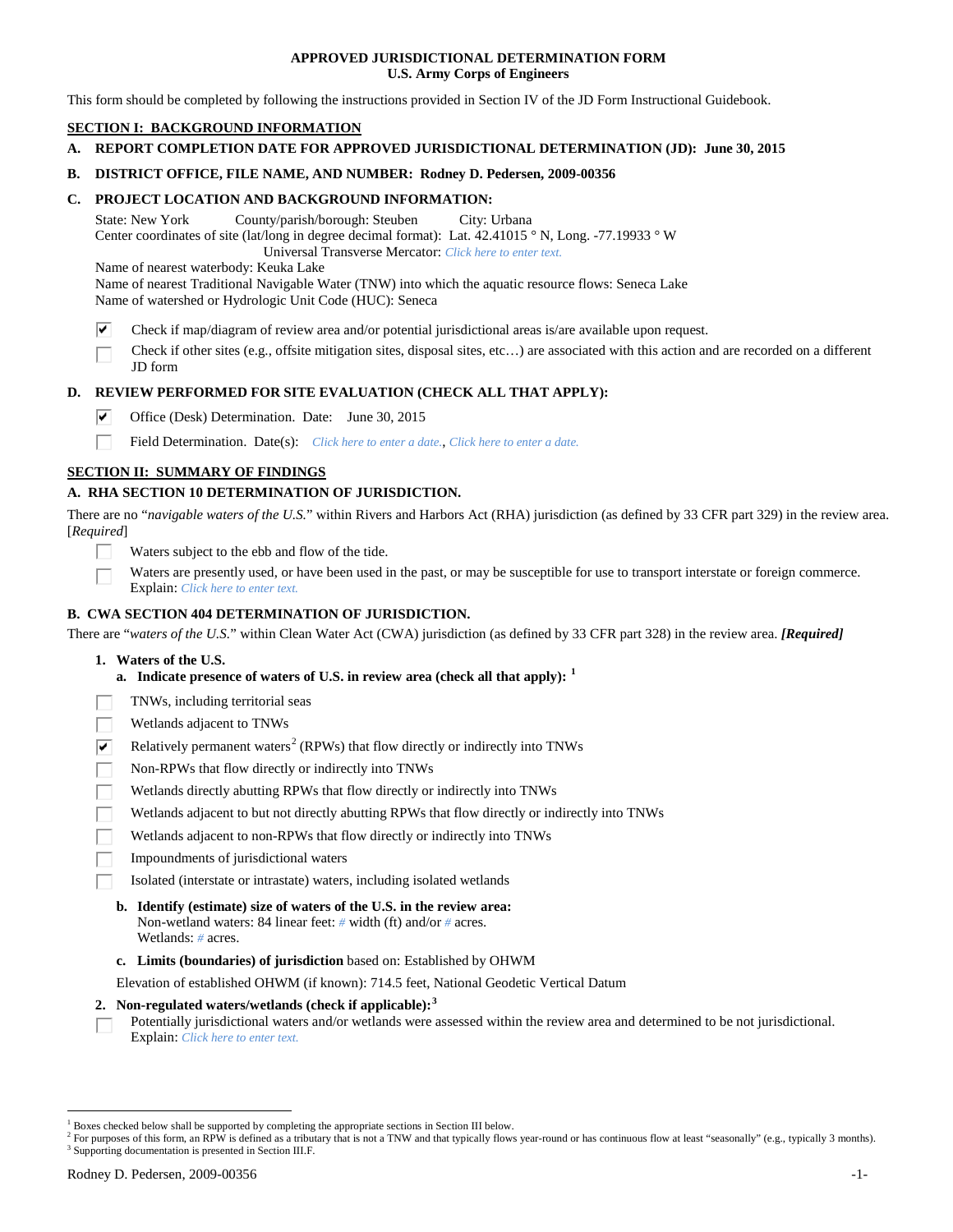# **SECTION III: CWA ANALYSIS**

## **A. TNWs AND WETLANDS ADJACENT TO TNWs**

**The agencies will assert jurisdiction over TNWs and wetlands adjacent to TNWs. If the aquatic resource is a TNW, complete Section III.A.1 and Section III.D.1. only; if the aquatic resource is a wetland adjacent to a TNW, complete Sections III.A.1 and 2 and Section III.D.1.; otherwise, see Section III.B below**.

- **1. TNW**  Identify TNW: *Click here to enter text.*
	- Summarize rationale supporting determination: *Click here to enter text.*
- **2. Wetland adjacent to TNW** Summarize rationale supporting conclusion that wetland is "adjacent": *Click here to enter text.*

# **B. CHARACTERISTICS OF TRIBUTARY (THAT IS NOT A TNW) AND ITS ADJACENT WETLANDS (IF ANY):**

**This section summarizes information regarding characteristics of the tributary and its adjacent wetlands, if any, and it helps determine whether or not the standards for jurisdiction established under Rapanos have been met.** 

**The agencies will assert jurisdiction over non-navigable tributaries of TNWs where the tributaries are "relatively permanent waters" (RPWs), i.e. tributaries that typically flow year-round or have continuous flow at least seasonally (e.g., typically 3 months). A wetland that directly abuts an RPW is also jurisdictional. If the aquatic resource is not a TNW, but has year-round (perennial) flow, skip to Section III.D.2. If the aquatic resource is a wetland directly abutting a tributary with perennial flow, skip to Section III.D.4.**

**A wetland that is adjacent to but that does not directly abut an RPW requires a significant nexus evaluation. Corps districts and EPA regions will include in the record any available information that documents the existence of a significant nexus between a relatively permanent tributary that is not perennial (and its adjacent wetlands if any) and a traditional navigable water, even though a significant nexus finding is not required as a matter of law.**

**If the waterbody[4](#page-1-0) is not an RPW, or a wetland directly abutting an RPW, a JD will require additional data to determine if the waterbody has a significant nexus with a TNW. If the tributary has adjacent wetlands, the significant nexus evaluation must consider the tributary in combination with all of its adjacent wetlands. This significant nexus evaluation that combines, for analytical purposes, the tributary and all of its adjacent wetlands is used whether the review area identified in the JD request is the tributary, or its adjacent wetlands, or both. If the JD covers a tributary with adjacent wetlands, complete Section III.B.1 for the tributary, Section III.B.2 for any onsite wetlands, and Section III.B.3 for all wetlands adjacent to that tributary, both onsite and offsite. The determination whether a significant nexus exists is determined in Section III.C below.**

**1. Characteristics of non-TNWs that flow directly or indirectly into TNW**

**(i) General Area Conditions:**

Watershed size: *# Choose an item.* Drainage area: *# Choose an item.*

Average annual rainfall: *#* inches Average annual snowfall: *#* inches

# **(ii) Physical Characteristics:**

(a) Relationship with TNW:

Tributary flows directly into TNW.

Tributary flows through *Choose an item.* tributaries before entering TNW.

| Project waters are <i>Choose an item</i> , river miles from TNW.                      |
|---------------------------------------------------------------------------------------|
| Project waters are <i>Choose an item</i> , river miles from RPW.                      |
| Project waters are <i>Choose an item.</i> aerial (straight) miles from TNW.           |
| Project waters are <i>Choose an item.</i> aerial (straight) miles from RPW.           |
| Project waters cross or serve as state boundaries. Explain: Click here to enter text. |

Identify flow route to TNW<sup>[5](#page-1-1)</sup>: *Click here to enter text.* Tributary stream order, if known: *Click here to enter text.*

(b) General Tributary Characteristics (check all that apply):

**Tributary** is:  $\Box$  Natural

Artificial (man-made). Explain: *Click here to enter text.*

Manipulated (man-altered). Explain: *Click here to enter text.*

<span id="page-1-1"></span><span id="page-1-0"></span> $4$  Note that the Instructional Guidebook contains additional information regarding swales, ditches, washes, and erosional features generally and in the arid West.<br> $5$  Flow route can be described by identifying, e.g., tri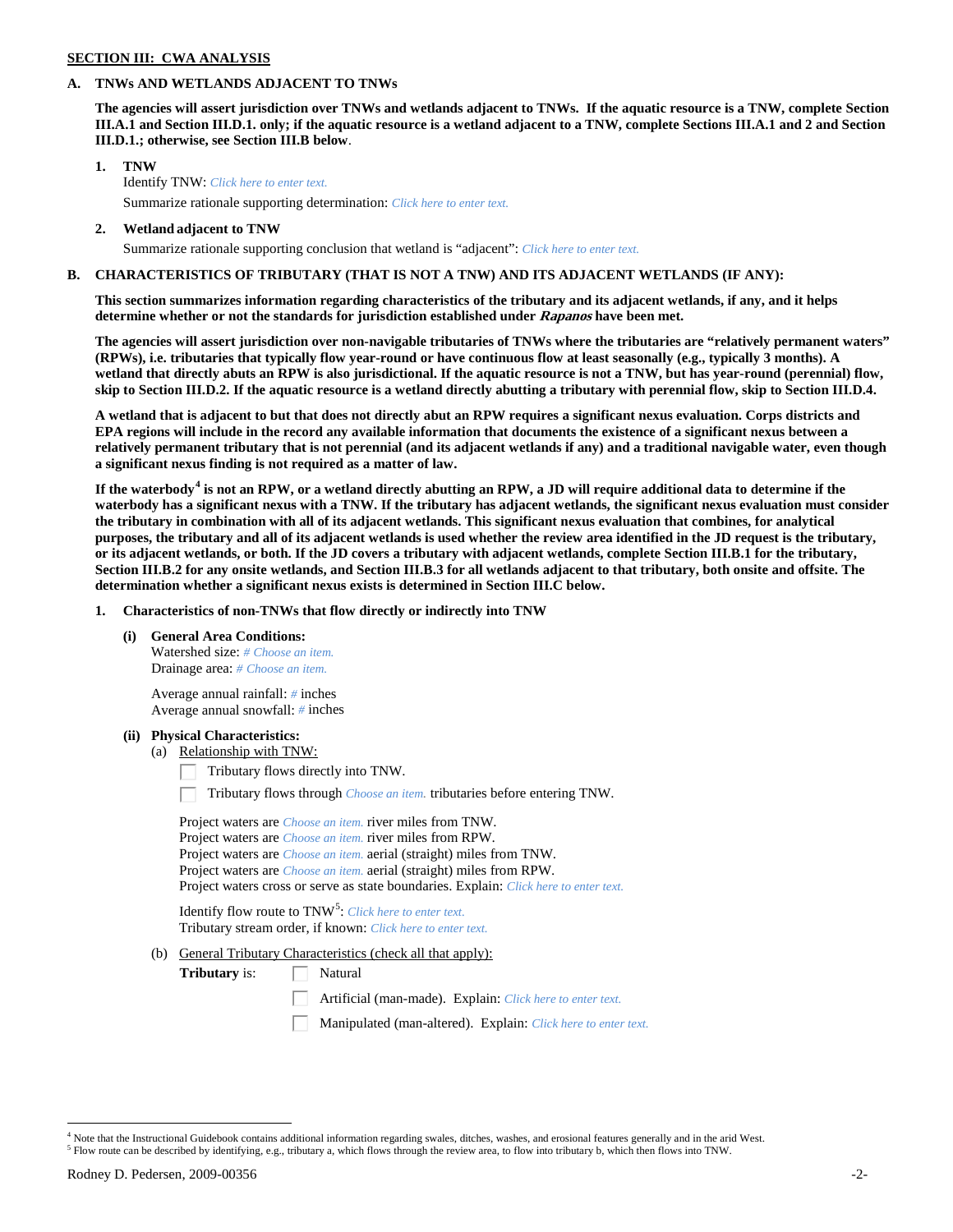| Tributary properties with respect to top of bank (estimate):<br>Average width: $#$ feet<br>Average depth: # feet<br>Average side slopes: Choose an item.                                                                                                                                                                                                                                                                                                                                                                                                                                                                                                                                                                  |
|---------------------------------------------------------------------------------------------------------------------------------------------------------------------------------------------------------------------------------------------------------------------------------------------------------------------------------------------------------------------------------------------------------------------------------------------------------------------------------------------------------------------------------------------------------------------------------------------------------------------------------------------------------------------------------------------------------------------------|
| Primary tributary substrate composition (check all that apply):<br>Silts<br>Sands<br>Concrete<br>Cobbles<br>Gravel<br>Muck<br>Bedrock<br>Vegetation. Type/% cover: Click here to enter text.<br>Other. Explain: Click here to enter text.                                                                                                                                                                                                                                                                                                                                                                                                                                                                                 |
| Tributary condition/stability [e.g., highly eroding, sloughing banks]. Explain: Click here to enter text.<br>Presence of run/riffle/pool complexes. Explain: Click here to enter text.<br>Tributary geometry: Choose an item.<br>Tributary gradient (approximate average slope): #%                                                                                                                                                                                                                                                                                                                                                                                                                                       |
| $(c)$ Flow:<br>Tributary provides for: Choose an item.<br>Estimate average number of flow events in review area/year: Choose an item.<br>Describe flow regime: Click here to enter text.<br>Other information on duration and volume: Click here to enter text.                                                                                                                                                                                                                                                                                                                                                                                                                                                           |
| <b>Surface flow is:</b> <i>Choose an item.</i> <b>Characteristics:</b> <i>Click here to enter text.</i>                                                                                                                                                                                                                                                                                                                                                                                                                                                                                                                                                                                                                   |
| Subsurface flow: Choose an item. Explain findings: Click here to enter text.<br>Dye (or other) test performed: Click here to enter text.                                                                                                                                                                                                                                                                                                                                                                                                                                                                                                                                                                                  |
| Tributary has (check all that apply):<br>Bed and banks<br>OHWM <sup>6</sup> (check all indicators that apply):<br>clear, natural line impressed on the bank  <br>the presence of litter and debris<br>changes in the character of soil<br>destruction of terrestrial vegetation<br>shelving<br>the presence of wrack line<br>vegetation matted down, bent, or absent  <br>sediment sorting<br>leaf litter disturbed or washed away<br>scour<br>sediment deposition<br>multiple observed or predicted flow events<br>water staining<br>abrupt change in plant community Click here to enter text.<br>other (list): Click here to enter text.<br>$\Box$ Discontinuous OHWM. <sup>7</sup> Explain: Click here to enter text. |
| If factors other than the OHWM were used to determine lateral extent of CWA jurisdiction (check all that apply):<br>High Tide Line indicated by:<br>Mean High Water Mark indicated by:<br>oil or scum line along shore objects<br>survey to available datum;<br>fine shell or debris deposits (foreshore)<br>physical markings;<br>physical markings/characteristics<br>vegetation lines/changes in vegetation types.<br>tidal gauges<br>other (list): Click here to enter text.                                                                                                                                                                                                                                          |
| (iii) Chemical Characteristics:                                                                                                                                                                                                                                                                                                                                                                                                                                                                                                                                                                                                                                                                                           |

Characterize tributary (e.g., water color is clear, discolored, oily film; water quality; general watershed characteristics, etc.). Explain: *Click here to enter text.*

Identify specific pollutants, if known: *Click here to enter text.*

<span id="page-2-1"></span><span id="page-2-0"></span> <sup>6</sup> <sup>6</sup>A natural or man-made discontinuity in the OHWM does not necessarily sever jurisdiction (e.g., where the stream temporarily flows underground, or where the OHWM has been removed by development or agricultural practices). Where there is a break in the OHWM that is unrelated to the waterbody's flow regime (e.g., flow over a rock outcrop or through a culvert), the agencies will look for indicators of flow above and below the break. 7 Ibid.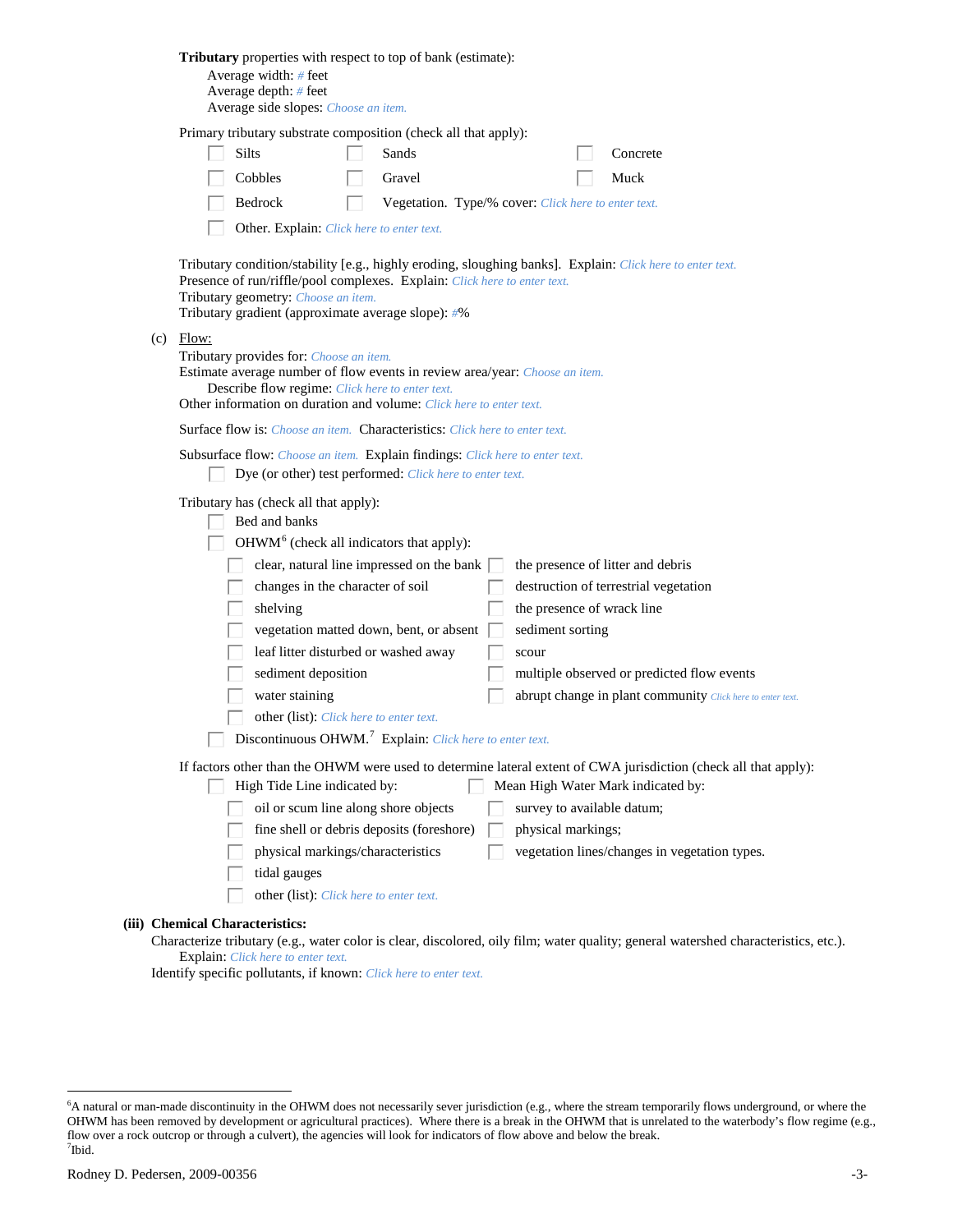|    |     |                                                                                           | (iv) Biological Characteristics. Channel supports (check all that apply):                                                                                                                                                                                                                                                |  |  |  |  |
|----|-----|-------------------------------------------------------------------------------------------|--------------------------------------------------------------------------------------------------------------------------------------------------------------------------------------------------------------------------------------------------------------------------------------------------------------------------|--|--|--|--|
|    |     |                                                                                           | Riparian corridor. Characteristics (type, average width): Click here to enter text.                                                                                                                                                                                                                                      |  |  |  |  |
|    |     |                                                                                           | Wetland fringe. Characteristics: Click here to enter text.                                                                                                                                                                                                                                                               |  |  |  |  |
|    |     |                                                                                           | Habitat for:                                                                                                                                                                                                                                                                                                             |  |  |  |  |
|    |     |                                                                                           | Federally Listed species. Explain findings: Click here to enter text.                                                                                                                                                                                                                                                    |  |  |  |  |
|    |     |                                                                                           | Fish/spawn areas. Explain findings: Click here to enter text.                                                                                                                                                                                                                                                            |  |  |  |  |
|    |     |                                                                                           | Other environmentally-sensitive species. Explain findings: Click here to enter text.                                                                                                                                                                                                                                     |  |  |  |  |
|    |     |                                                                                           | Aquatic/wildlife diversity. Explain findings: Click here to enter text.                                                                                                                                                                                                                                                  |  |  |  |  |
| 2. |     | Characteristics of wetlands adjacent to non-TNW that flow directly or indirectly into TNW |                                                                                                                                                                                                                                                                                                                          |  |  |  |  |
|    | (i) |                                                                                           | <b>Physical Characteristics:</b><br>(a) General Wetland Characteristics:<br>Properties:<br>Wetland size: $#$ acres<br>Wetland type. Explain: Click here to enter text.<br>Wetland quality. Explain: Click here to enter text.<br>Project wetlands cross or serve as state boundaries. Explain: Click here to enter text. |  |  |  |  |
|    |     |                                                                                           | (b) General Flow Relationship with Non-TNW:                                                                                                                                                                                                                                                                              |  |  |  |  |
|    |     |                                                                                           | Flow is: Choose an item. Explain: Click here to enter text.<br>Surface flow is: Choose an item.                                                                                                                                                                                                                          |  |  |  |  |
|    |     |                                                                                           | <b>Characteristics:</b> Click here to enter text.                                                                                                                                                                                                                                                                        |  |  |  |  |
|    |     |                                                                                           | Subsurface flow: Choose an item. Explain findings: Click here to enter text.                                                                                                                                                                                                                                             |  |  |  |  |
|    |     |                                                                                           | Dye (or other) test performed: Click here to enter text.                                                                                                                                                                                                                                                                 |  |  |  |  |
|    |     | (c)                                                                                       | Wetland Adjacency Determination with Non-TNW:                                                                                                                                                                                                                                                                            |  |  |  |  |
|    |     |                                                                                           | Directly abutting                                                                                                                                                                                                                                                                                                        |  |  |  |  |
|    |     |                                                                                           | Not directly abutting<br>L<br>Discrete wetland hydrologic connection. Explain: Click here to enter text.                                                                                                                                                                                                                 |  |  |  |  |
|    |     |                                                                                           | Ecological connection. Explain: Click here to enter text.                                                                                                                                                                                                                                                                |  |  |  |  |
|    |     |                                                                                           | Separated by berm/barrier. Explain: Click here to enter text.                                                                                                                                                                                                                                                            |  |  |  |  |
|    |     |                                                                                           |                                                                                                                                                                                                                                                                                                                          |  |  |  |  |
|    |     |                                                                                           | (d) Proximity (Relationship) to TNW<br>Project wetlands are <i>Choose an item.</i> river miles from TNW.                                                                                                                                                                                                                 |  |  |  |  |
|    |     |                                                                                           | Project waters are <i>Choose an item.</i> aerial (straight) miles from TNW.                                                                                                                                                                                                                                              |  |  |  |  |
|    |     |                                                                                           | Flow is from: Choose an item.<br>Estimate approximate location of wetland as within the <i>Choose an item</i> . floodplain.                                                                                                                                                                                              |  |  |  |  |
|    |     |                                                                                           | (ii) Chemical Characteristics:<br>Characterize wetland system (e.g., water color is clear, brown, oil film on surface; water quality; general watershed characteristics;<br>etc.). Explain: Click here to enter text.<br>Identify specific pollutants, if known: Click here to enter text.                               |  |  |  |  |
|    |     |                                                                                           | (iii) Biological Characteristics. Wetland supports (check all that apply):                                                                                                                                                                                                                                               |  |  |  |  |
|    |     |                                                                                           | Riparian buffer. Characteristics (type, average width): Click here to enter text.                                                                                                                                                                                                                                        |  |  |  |  |
|    |     |                                                                                           | Vegetation type/percent cover. Explain: Click here to enter text.<br>Habitat for:                                                                                                                                                                                                                                        |  |  |  |  |
|    |     |                                                                                           | Federally Listed species. Explain findings: Click here to enter text.                                                                                                                                                                                                                                                    |  |  |  |  |
|    |     |                                                                                           | Fish/spawn areas. Explain findings: Click here to enter text.                                                                                                                                                                                                                                                            |  |  |  |  |
|    |     |                                                                                           | Other environmentally-sensitive species. Explain findings: Click here to enter text.                                                                                                                                                                                                                                     |  |  |  |  |
|    |     |                                                                                           | Aquatic/wildlife diversity. Explain findings: Click here to enter text.                                                                                                                                                                                                                                                  |  |  |  |  |
|    |     |                                                                                           |                                                                                                                                                                                                                                                                                                                          |  |  |  |  |

#### **3. Characteristics of all wetlands adjacent to the tributary (if any)**

All wetland(s) being considered in the cumulative analysis: *Choose an item.* Approximately (*#*) acres in total are being considered in the cumulative analysis.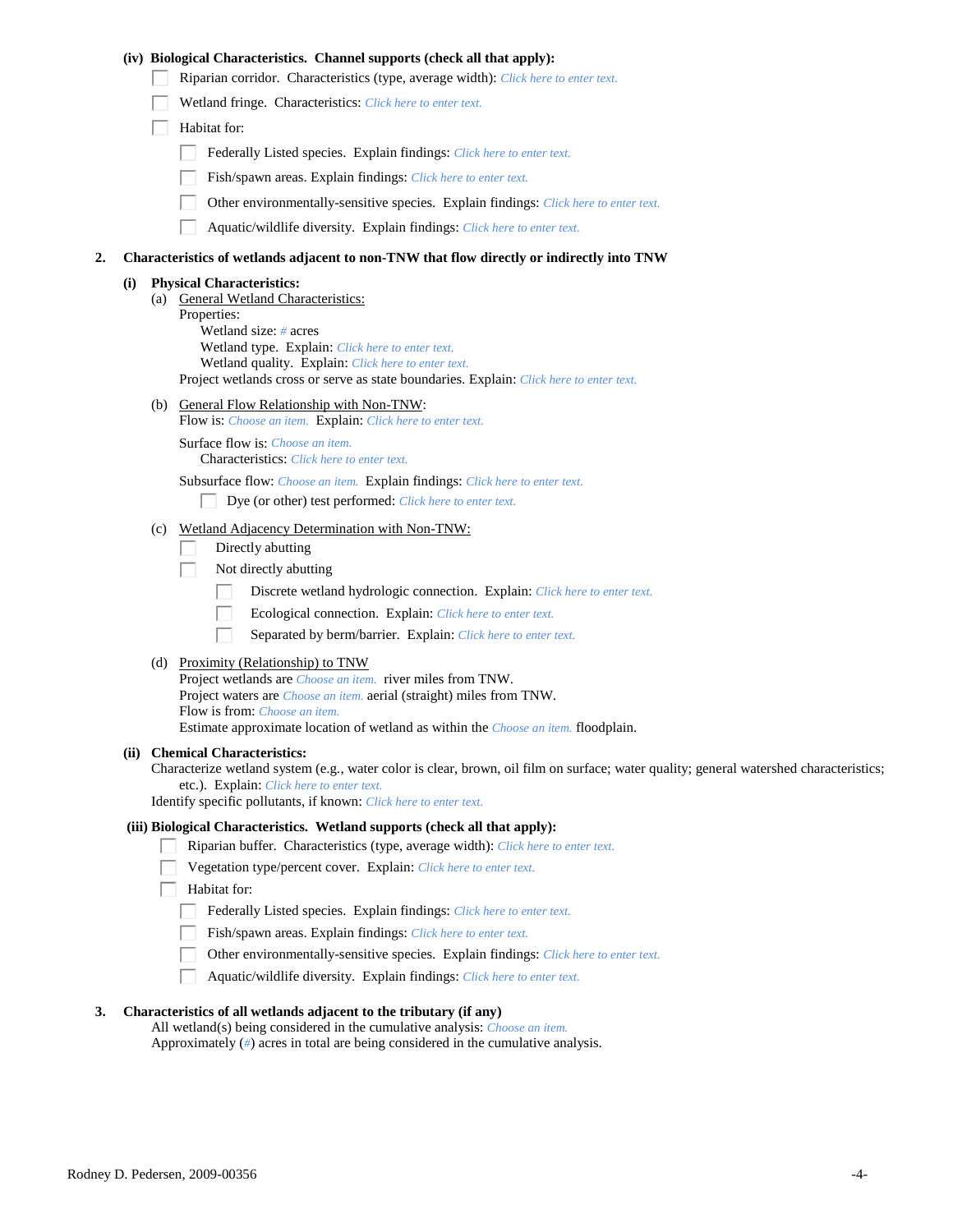For each wetland, specify the following:

| Directly abuts? $(Y/N)$ | Size (in acres) | Directly abuts? $(Y/N)$ | Size (in acres) |
|-------------------------|-----------------|-------------------------|-----------------|
|                         |                 |                         |                 |
| V/N                     |                 | Y/N                     |                 |
| V/N                     |                 | Y/N                     |                 |
|                         |                 | Y/N                     |                 |

Summarize overall biological, chemical and physical functions being performed: *Click here to enter text.*

## **C. SIGNIFICANT NEXUS DETERMINATION**

**A significant nexus analysis will assess the flow characteristics and functions of the tributary itself and the functions performed by any wetlands adjacent to the tributary to determine if they significantly affect the chemical, physical, and biological integrity of a TNW. For each of the following situations, a significant nexus exists if the tributary, in combination with all of its adjacent wetlands, has more than a speculative or insubstantial effect on the chemical, physical and/or biological integrity of a TNW. Considerations when evaluating significant nexus include, but are not limited to the volume, duration, and frequency of the flow of water in the tributary and its proximity to a TNW, and the functions performed by the tributary and all its adjacent wetlands. It is not appropriate to determine significant nexus based solely on any specific threshold of distance (e.g. between a tributary and its adjacent wetland or between a tributary and the TNW). Similarly, the fact an adjacent wetland lies within or outside of a floodplain is not solely determinative of significant nexus.** 

#### **Draw connections between the features documented and the effects on the TNW, as identified in the** *Rapanos* **Guidance and discussed in the Instructional Guidebook. Factors to consider include, for example:**

- Does the tributary, in combination with its adjacent wetlands (if any), have the capacity to carry pollutants or flood waters to TNWs, or to reduce the amount of pollutants or flood waters reaching a TNW?
- Does the tributary, in combination with its adjacent wetlands (if any), provide habitat and lifecycle support functions for fish and other species, such as feeding, nesting, spawning, or rearing young for species that are present in the TNW?
- Does the tributary, in combination with its adjacent wetlands (if any), have the capacity to transfer nutrients and organic carbon that support downstream foodwebs?
- Does the tributary, in combination with its adjacent wetlands (if any), have other relationships to the physical, chemical, or biological integrity of the TNW?

#### *Note: the above list of considerations is not inclusive and other functions observed or known to occur should be documented below:*

- **1. Significant nexus findings for non-RPW that has no adjacent wetlands and flows directly or indirectly into TNWs.** Explain findings of presence or absence of significant nexus below, based on the tributary itself, then go to Section III.D: *Click here to enter text.*
- **2. Significant nexus findings for non-RPW and its adjacent wetlands, where the non-RPW flows directly or indirectly into TNWs.**  Explain findings of presence or absence of significant nexus below, based on the tributary in combination with all of its adjacent wetlands, then go to Section III.D: *Click here to enter text.*
- **3. Significant nexus findings for wetlands adjacent to an RPW but that do not directly abut the RPW.** Explain findings of presence or absence of significant nexus below, based on the tributary in combination with all of its adjacent wetlands, then go to Section III.D: *Click here to enter text.*

# **D. DETERMINATIONS OF JURISDICTIONAL FINDINGS. THE SUBJECT WATERS/WETLANDS ARE (CHECK ALL THAT APPLY):**

- **1. TNWs and Adjacent Wetlands.** Check all that apply and provide size estimates in review area:
	- TNWs: *#* linear feet *#* width (ft), Or, *#* acres.
	- Wetlands adjacent to TNWs: *#* acres.

## **2. RPWs that flow directly or indirectly into TNWs.**

- $\nabla$  Tributaries of TNWs where tributaries typically flow year-round are jurisdictional. Provide data and rationale indicating that tributary is perennial: Keuka Lake shows up as a perennial waterway on the Hammondsport, New York, USGS Quadrangle Map. Keuka Lake flows into the Keuka Lake Outlet, which flows into Seneca Lake. Seneca Lake is a Traditional Navigable Waterway.
- Tributaries of TNW where tributaries have continuous flow "seasonally" (e.g., typically three months each year) are jurisdictional. Data supporting this conclusion is provided at Section III.B. Provide rationale indicating that tributary flows seasonally: *Click here to enter text.*.

Provide estimates for jurisdictional waters in the review area (check all that apply):

- $\triangledown$  Tributary waters: 84 linear feet # width (ft).
- Other non-wetland waters: *#* acres.

Identify type(s) of waters: *Click here to enter text.*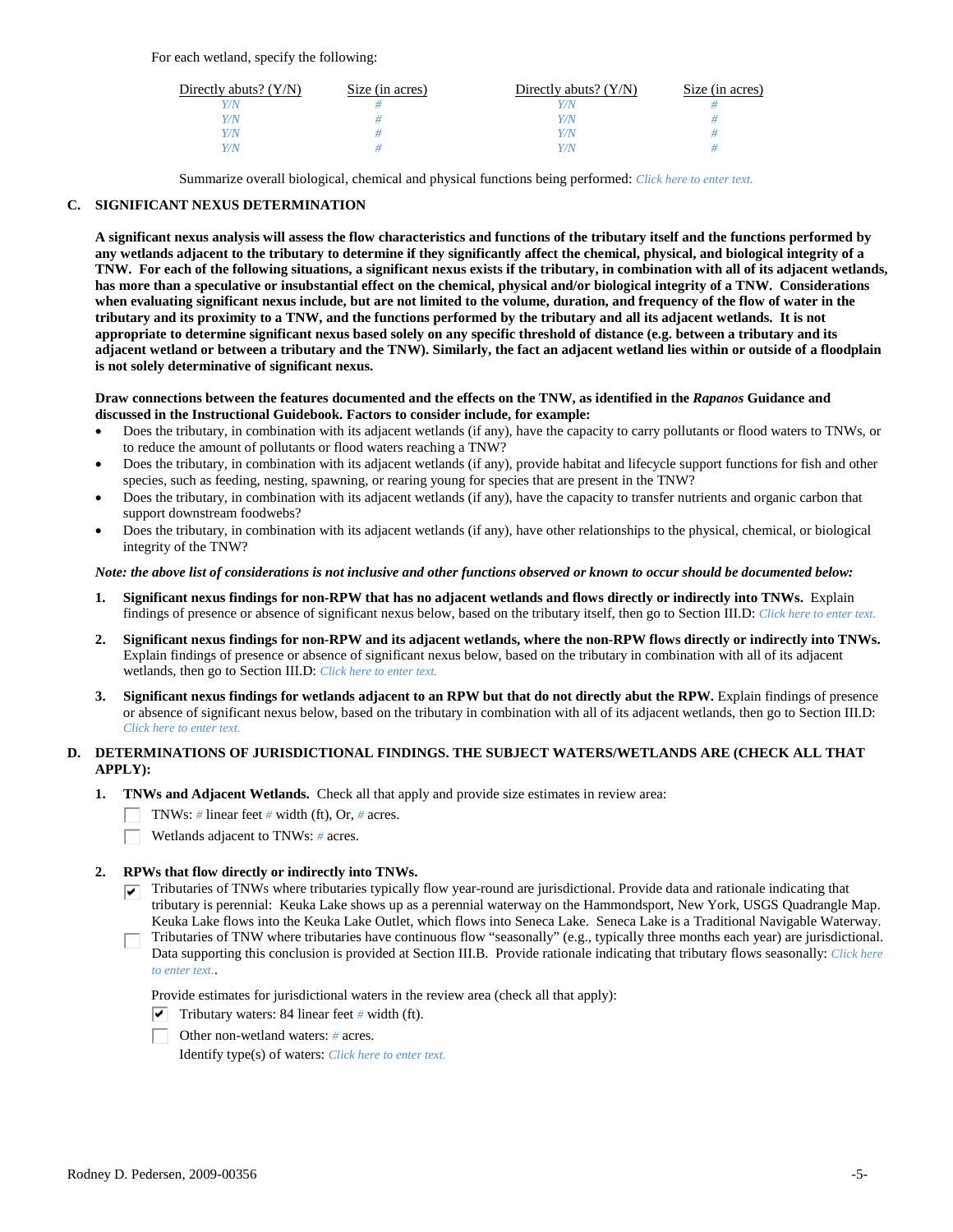### **3. Non-RPWs[8](#page-5-0) that flow directly or indirectly into TNWs.**

Waterbody that is not a TNW or an RPW, but flows directly or indirectly into a TNW, and it has a significant nexus with a TNW is jurisdictional. Data supporting this conclusion is provided at Section III.C.

Provide estimates for jurisdictional waters within the review area (check all that apply):

- Tributary waters: *#* linear feet *#* width (ft).
- Other non-wetland waters: *#* acres.
	- Identify type(s) of waters: *Click here to enter text.*
- **4. Wetlands directly abutting an RPW that flow directly or indirectly into TNWs.**
	- Wetlands directly abut RPW and thus are jurisdictional as adjacent wetlands.
		- Wetlands directly abutting an RPW where tributaries typically flow year-round. Provide data and rationale indicating that tributary is perennial in Section III.D.2, above. Provide rationale indicating that wetland is directly abutting an RPW: *Click here to enter text.*

Wetlands directly abutting an RPW where tributaries typically flow "seasonally." Provide data indicating that tributary is seasonal in Section III.B and rationale in Section III.D.2, above. Provide rationale indicating that wetland is directly abutting an RPW: *Click here to enter text.*

Provide acreage estimates for jurisdictional wetlands in the review area: *#* acres.

- **5. Wetlands adjacent to but not directly abutting an RPW that flow directly or indirectly into TNWs.**
	- Wetlands that do not directly abut an RPW, but when considered in combination with the tributary to which they are adjacent and with similarly situated adjacent wetlands, have a significant nexus with a TNW are jurisidictional. Data supporting this conclusion is provided at Section III.C.

Provide acreage estimates for jurisdictional wetlands in the review area: *#* acres.

- **6. Wetlands adjacent to non-RPWs that flow directly or indirectly into TNWs.** 
	- Wetlands adjacent to such waters, and have when considered in combination with the tributary to which they are adjacent and with similarly situated adjacent wetlands, have a significant nexus with a TNW are jurisdictional. Data supporting this conclusion is provided at Section III.C.

Provide estimates for jurisdictional wetlands in the review area: *#* acres.

## **7. Impoundments of jurisdictional waters. [9](#page-5-1)**

As a general rule, the impoundment of a jurisdictional tributary remains jurisdictional.

- Demonstrate that impoundment was created from "waters of the U.S.," or
- Demonstrate that water meets the criteria for one of the categories presented above (1-6), or
- Demonstrate that water is isolated with a nexus to commerce (see E below).
- **E. ISOLATED [INTERSTATE OR INTRA-STATE] WATERS, INCLUDING ISOLATED WETLANDS, THE USE, DEGRADATION OR DESTRUCTION OF WHICH COULD AFFECT INTERSTATE COMMERCE, INCLUDING ANY SUCH WATERS (CHECK ALL THAT APPLY):[10](#page-5-2)**
	- which are or could be used by interstate or foreign travelers for recreational or other purposes.
	- from which fish or shellfish are or could be taken and sold in interstate or foreign commerce. П.
	- which are or could be used for industrial purposes by industries in interstate commerce.
	- П. Interstate isolated waters.Explain: *Click here to enter text.*
	- Е Other factors.Explain: *Click here to enter text.*

#### **Identify water body and summarize rationale supporting determination:** *Click here to enter text.*

Provide estimates for jurisdictional waters in the review area (check all that apply):

- Tributary waters: *#* linear feet *#* width (ft).
- Other non-wetland waters: *#* acres.

Identify type(s) of waters: *Click here to enter text.*

Wetlands: *#* acres.

 $\frac{1}{8}$ See Footnote # 3.

<span id="page-5-1"></span><span id="page-5-0"></span><sup>&</sup>lt;sup>9</sup> To complete the analysis refer to the key in Section III.D.6 of the Instructional Guidebook.

<span id="page-5-2"></span><sup>&</sup>lt;sup>10</sup> Prior to asserting or declining CWA jurisdiction based solely on this category, Corps Districts will elevate the action to Corps and EPA HQ for review consistent with the process described in the Corps/EPA *Memorandum Regarding CWA Act Jurisdiction Following Rapanos.*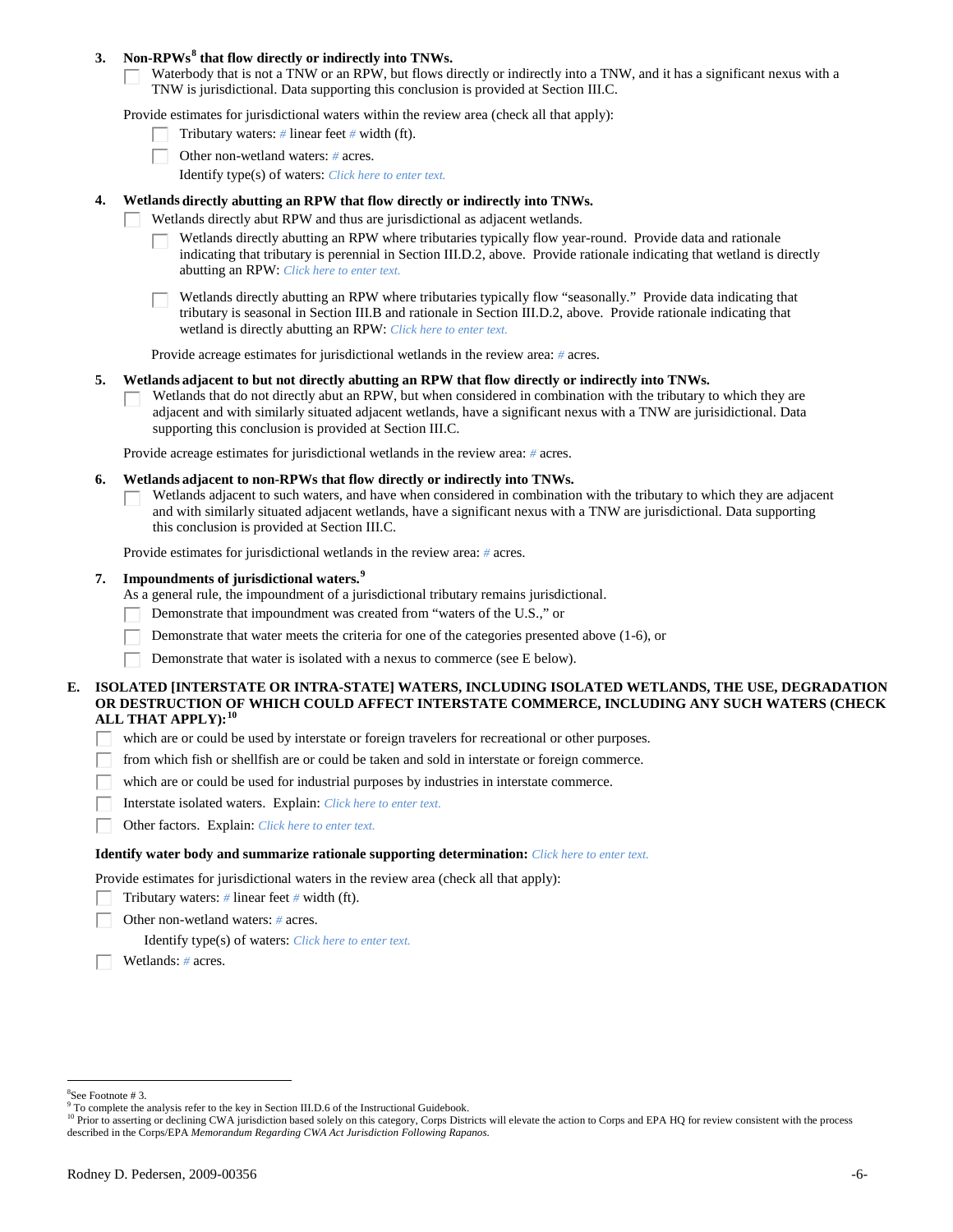| F. |    | NON-JURISDICTIONAL WATERS, INCLUDING WETLANDS (CHECK ALL THAT APPLY):                                                                                                                                                                                                                                                                                                                                                                                                     |  |  |  |  |  |
|----|----|---------------------------------------------------------------------------------------------------------------------------------------------------------------------------------------------------------------------------------------------------------------------------------------------------------------------------------------------------------------------------------------------------------------------------------------------------------------------------|--|--|--|--|--|
|    | ш  | If potential wetlands were assessed within the review area, these areas did not meet the criteria in the 1987 Corps of Engineers<br>Wetland Delineation Manual and/or appropriate Regional Supplements.<br>Review area included isolated waters with no substantial nexus to interstate (or foreign) commerce.<br>Prior to the Jan 2001 Supreme Court decision in "SWANCC," the review area would have been regulated based solely on the<br>"Migratory Bird Rule" (MBR). |  |  |  |  |  |
|    | H  | Waters do not meet the "Significant Nexus" standard, where such a finding is required for jurisdiction. Explain: Click here to enter text.                                                                                                                                                                                                                                                                                                                                |  |  |  |  |  |
|    | L. | Other: (explain, if not covered above): Click here to enter text.                                                                                                                                                                                                                                                                                                                                                                                                         |  |  |  |  |  |
|    |    |                                                                                                                                                                                                                                                                                                                                                                                                                                                                           |  |  |  |  |  |
|    |    | Provide acreage estimates for non-jurisdictional waters in the review area, where the sole potential basis of jurisdiction is the MBR factors<br>(i.e., presence of migratory birds, presence of endangered species, use of water for irrigated agriculture), using best professional judgment<br>(check all that apply):                                                                                                                                                 |  |  |  |  |  |
|    |    | Non-wetland waters (i.e., rivers, streams): $\#$ linear feet $\#$ width (ft).                                                                                                                                                                                                                                                                                                                                                                                             |  |  |  |  |  |
|    |    | Lakes/ponds: $# \, \text{acres.}$                                                                                                                                                                                                                                                                                                                                                                                                                                         |  |  |  |  |  |
|    |    | Other non-wetland waters: # acres. List type of aquatic resource: Click here to enter text                                                                                                                                                                                                                                                                                                                                                                                |  |  |  |  |  |
|    |    | Wetlands: # acres.                                                                                                                                                                                                                                                                                                                                                                                                                                                        |  |  |  |  |  |
|    |    | Provide acreage estimates for non-jurisdictional waters in the review area that do not meet the "Significant Nexus" standard, where such a<br>finding is required for jurisdiction (check all that apply):                                                                                                                                                                                                                                                                |  |  |  |  |  |
|    |    | Non-wetland waters (i.e., rivers, streams): $\#$ linear feet $\#$ width (ft).                                                                                                                                                                                                                                                                                                                                                                                             |  |  |  |  |  |
|    |    | Lakes/ponds: $# \, \text{acres.}$                                                                                                                                                                                                                                                                                                                                                                                                                                         |  |  |  |  |  |
|    |    | Other non-wetland waters: # acres. List type of aquatic resource: Click here to enter text                                                                                                                                                                                                                                                                                                                                                                                |  |  |  |  |  |
|    |    | Wetlands: # acres.                                                                                                                                                                                                                                                                                                                                                                                                                                                        |  |  |  |  |  |
|    |    | <b>SECTION IV: DATA SOURCES.</b>                                                                                                                                                                                                                                                                                                                                                                                                                                          |  |  |  |  |  |
|    | ⊮  | A. SUPPORTING DATA. Data reviewed for JD (check all that apply - checked items shall be included in case file and, where checked and<br>requested, appropriately reference sources below):<br>Maps, plans, plots or plat submitted by or on behalf of the applicant/consultant: Location Map Supplied by the Applicant.                                                                                                                                                   |  |  |  |  |  |
|    |    | Data sheets prepared/submitted by or on behalf of the applicant/consultant.                                                                                                                                                                                                                                                                                                                                                                                               |  |  |  |  |  |
|    |    | Office concurs with data sheets/delineation report.                                                                                                                                                                                                                                                                                                                                                                                                                       |  |  |  |  |  |
|    |    | Office does not concur with data sheets/delineation report.                                                                                                                                                                                                                                                                                                                                                                                                               |  |  |  |  |  |
|    |    | Data sheets prepared by the Corps: Click here to enter text.                                                                                                                                                                                                                                                                                                                                                                                                              |  |  |  |  |  |
|    |    | Corps navigable waters' study: Click here to enter text.                                                                                                                                                                                                                                                                                                                                                                                                                  |  |  |  |  |  |
|    |    | U.S. Geological Survey Hydrologic Atlas: Click here to enter text.                                                                                                                                                                                                                                                                                                                                                                                                        |  |  |  |  |  |
|    |    | USGS NHD data.                                                                                                                                                                                                                                                                                                                                                                                                                                                            |  |  |  |  |  |
|    |    | USGS 8 and 12 digit HUC maps.                                                                                                                                                                                                                                                                                                                                                                                                                                             |  |  |  |  |  |
|    | ⊮  | U.S. Geological Survey map(s). Cite scale & quad name: Hammondsport, New York, USGS Quadrangle Map, Scale is 1:24,000.                                                                                                                                                                                                                                                                                                                                                    |  |  |  |  |  |
|    |    | USDA Natural Resources Conservation Service Soil Survey. Citation: Click here to enter text.                                                                                                                                                                                                                                                                                                                                                                              |  |  |  |  |  |
|    |    | National wetlands inventory map(s). Cite name: Click here to enter text.                                                                                                                                                                                                                                                                                                                                                                                                  |  |  |  |  |  |
|    |    | State/Local wetland inventory map(s): Click here to enter text.                                                                                                                                                                                                                                                                                                                                                                                                           |  |  |  |  |  |
|    |    | FEMA/FIRM maps: Click here to enter text.                                                                                                                                                                                                                                                                                                                                                                                                                                 |  |  |  |  |  |
|    |    | 100-year Floodplain Elevation is: Click here to enter text. (National Geodectic Vertical Datum of 1929)                                                                                                                                                                                                                                                                                                                                                                   |  |  |  |  |  |
|    | ⊽  | Aerial (Name & Date): Click here to enter text.<br>Photographs: $\Box$                                                                                                                                                                                                                                                                                                                                                                                                    |  |  |  |  |  |
|    |    | Other (Name & Date): Ground Level Photographs Supplied by the Applicant.<br>or $\overline{\mathbf{v}}$                                                                                                                                                                                                                                                                                                                                                                    |  |  |  |  |  |
|    |    | Previous determination(s). File no. and date of response letter: Click here to enter text.                                                                                                                                                                                                                                                                                                                                                                                |  |  |  |  |  |
|    |    | Applicable/supporting case law: Click here to enter text.                                                                                                                                                                                                                                                                                                                                                                                                                 |  |  |  |  |  |
|    |    | Applicable/supporting scientific literature: Click here to enter text.                                                                                                                                                                                                                                                                                                                                                                                                    |  |  |  |  |  |
|    |    | Other information (please specify): Click here to enter text.                                                                                                                                                                                                                                                                                                                                                                                                             |  |  |  |  |  |
|    |    | $0.01 B$ in the theory of $0.01$ in $0.00$ in $0.00$                                                                                                                                                                                                                                                                                                                                                                                                                      |  |  |  |  |  |

# **B. ADDITIONAL COMMENTS TO SUPPORT JD:** *Click here to enter text.*